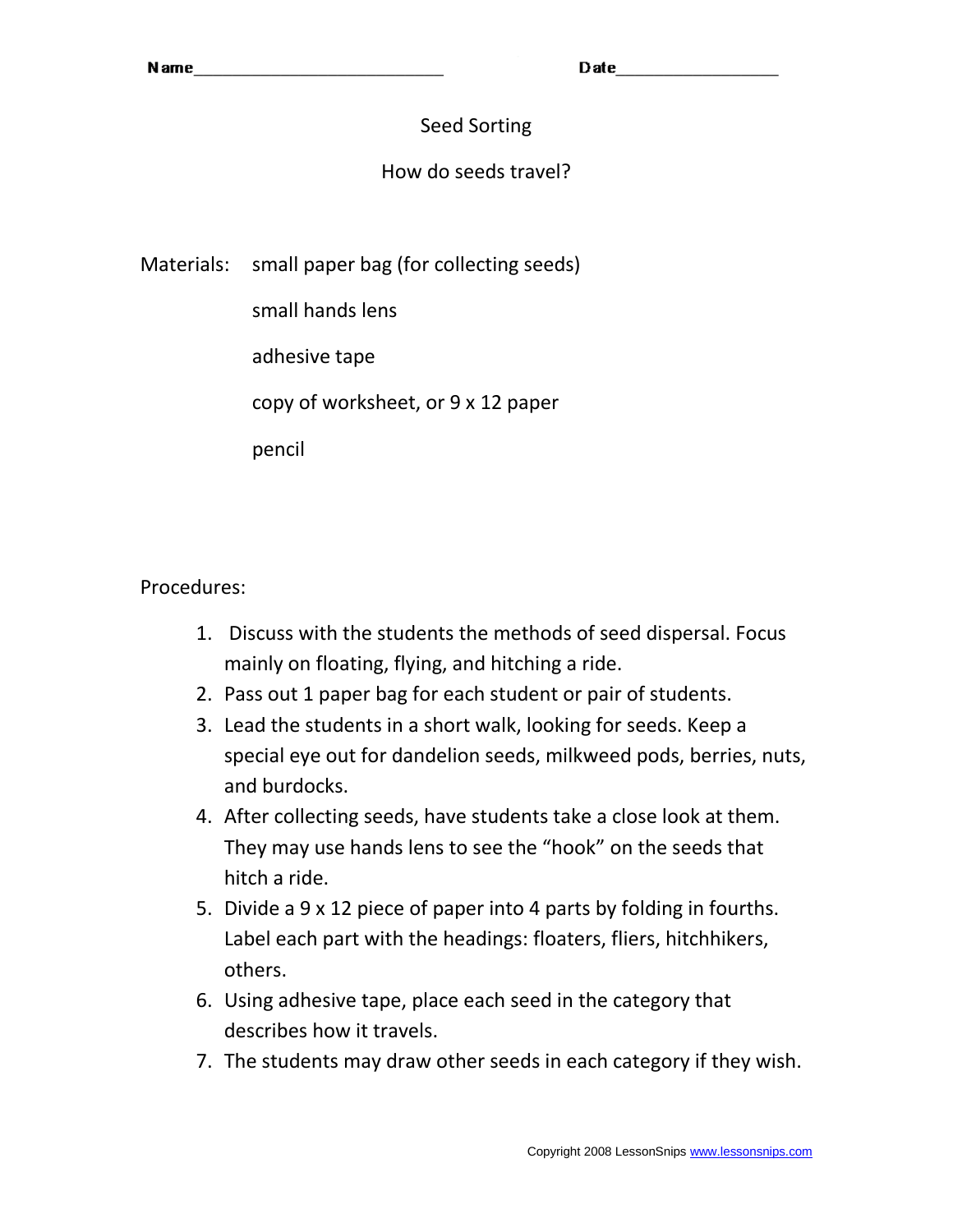Date **Date** 

# Seed Sorting

# How do seeds travel? (cont'd)

Assessment:

- 1. Is the student able to find a seed in the environment?
- 2. Can the student name three ways a seed can travel?
- 3. Can the student sort seeds according to how they travel?
- 4. Did the student follow directions?